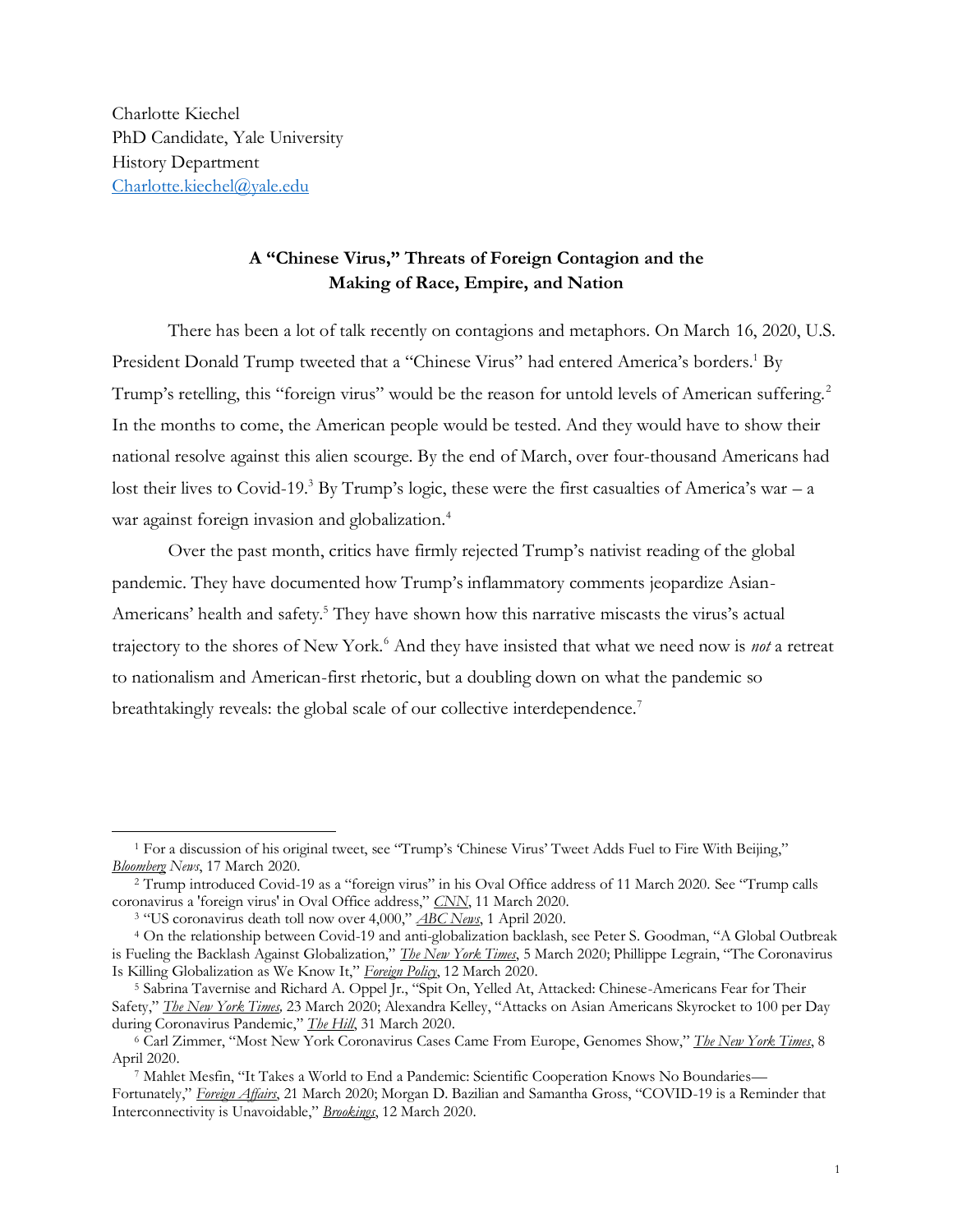Historians, literary critics, and journalists have been leading the way in rejecting Trump's racialized remarks.<sup>8</sup> In an effort to distill the pernicious logics which underlie such metaphoric constructions, they have turned back to history. They have documented how societies' darker sides frequently come to light in such crises.<sup>9</sup> They have noted how the most vulnerable among us are disproportionately affected by the pandemic's escalation. <sup>10</sup> And they have asked us to see such metaphoric reflections not as mere rhetorical gestures, but as a part of a larger process through which nations delineate the boundaries of their "imagined communities" – the fault lines between "us" and "them." $11$ 

In the midst of mass death and a global economic depression, we find ourselves caught in a moment when people are increasingly thinking historically and doing so as to better understand present times. At the *Fondation pour la mémoire de la Shoah*'s seminar in January, I presented on the topic of contagion and metaphor. I did so while describing my research on Holocaust memory and its uses during the Algerian War of Independence (1954-62). In what follows, I draw from this presentation to argue that this little-known chapter in the Cold War history of Holocaust memory stands as productive counterpoint for us to think with and against.

## **Tropes of Contamination and Imperial Dismantlement**

In 1957, France was engaged in a bloody civil war. Three of its overseas departments – what were then collectively known as *Algérie-française* – were up in arms, proclaiming their independence from the French Empire. Since 1954, a revolutionary group called *le Front de Libération Nationale* (FLN) had been gaining traction in mobilizing national and international support. For officials in

<sup>8</sup> For works that evaluate the political significance of our metaphoric framings of the disease, see Ian Buruma, "Virus as Metaphor," *[The New York Times](https://www.nytimes.com/2020/03/28/opinion/coronavirus-racism-covid.html)*, 28 March 2020; Paul Elie, "(Against) Virus as Metaphor," *[The New Yorker](https://www.newyorker.com/news/daily-comment/against-the-coronavirus-as-metaphor)*, 19 March 2020; Eren Orbey, "Trump's 'Chinese Virus' and What's at Stake in the Coronavirus's Name," *The New Yorker*, 25 March 2020; Allan M. Brandt and Alyssa Botelho, "Not a Perfect Storm — Covid-19 and the Importance of Language," *New England Journal of Medicine* 382 (2020): 1493-1495, [https://doi.org/10.1056/NEJMp2005032.](https://doi.org/10.1056/NEJMp2005032) For an analysis that evaluates the foreign policy implications of Trump's comments, see James Fallows, "2020 Time Capsule #5: The Chinese Virus," *[The Atlantic](https://www.theatlantic.com/notes/2020/03/2020-time-capsule-5-the-chinese-virus/608260/)*, 18 March 2020.

<sup>9</sup> David Brooks, "Pandemics Kill Compassion, Too," *[The New York Times,](https://www.nytimes.com/2020/03/12/opinion/pandemic-coronavirus-compassion.html)* 12 March 2020.

<sup>&</sup>lt;sup>10</sup> On how the pandemic effects communities of color and the most vulnerable among us, see Connor Maxwell, "Coronavirus Compounds Inequality and Endangers Communities of Color, *[Center for American Progress](https://www.americanprogress.org/issues/race/news/2020/03/27/482337/coronavirus-compounds-inequality-endangers-communities-color/)*, 27 March 2020; Anna North, "Every Aspect of the Coronavirus Pandemic Exposes America's Devastating Inequalities," *[Vox](https://www.vox.com/2020/4/10/21207520/coronavirus-deaths-economy-layoffs-inequality-covid-pandemic)*, 10 April 202; Stacey Patton, "The Pathology of American Racism is making the Pathology of the Coronavirus Worse," *[The](https://www.washingtonpost.com/outlook/2020/04/11/coronavirus-black-america-racism/)  [Washington Post,](https://www.washingtonpost.com/outlook/2020/04/11/coronavirus-black-america-racism/)* 11 April 2020. On the imagined communities, see Benedict Anderson, *Imagined Communities: Reflections on the Origins and Spread of Nationalism* (London: Verso, 1991).

<sup>11</sup> On how such metaphors reaffirm certain exclusionary logics, see Lucy Taksa, "Fighting Words: How War Metaphors Can Trigger Racism," *[The Lighthouse](https://lighthouse.mq.edu.au/article/march/Fighting-words-how-war-metaphors-can-trigger-racism)*, 7 April 2020; Anna Fifield, "Africans in China Allege Racism as Fear of New Virus Cases Unleashes Xenophobia," *[The Washington Post](https://www.washingtonpost.com/world/asia_pacific/africans-in-china-allege-racism-as-fear-of-new-virus-cases-unleashes-xenophobia/2020/04/13/7f606cd8-7d26-11ea-84c2-0792d8591911_story.html)*, 13 April 2020; Jessica Hauger, "The Actual Danger of Coronavirus," *[The Washington Post](https://www.washingtonpost.com/outlook/2020/01/30/real-danger-coronavirus/)*, 30 January 2020.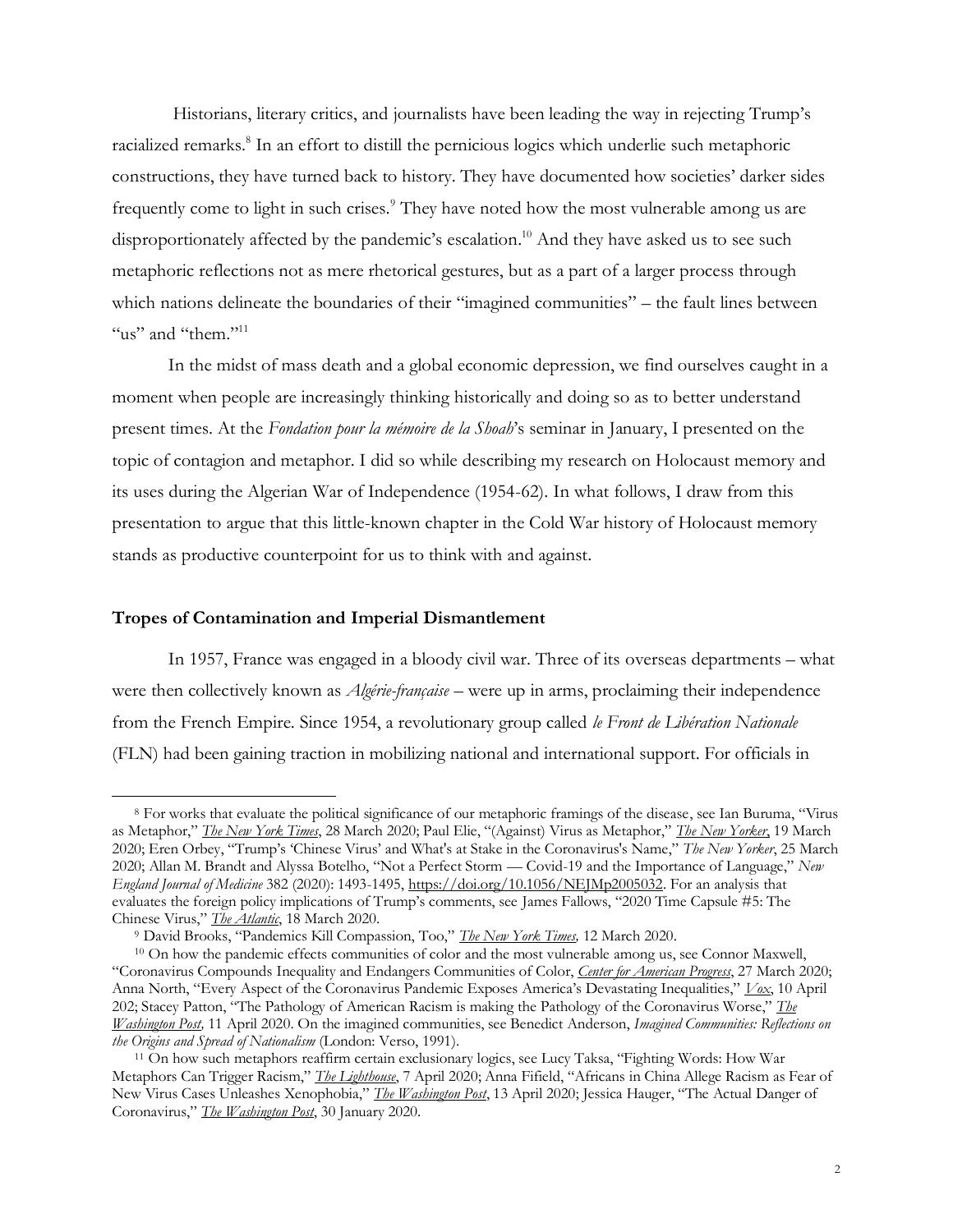Paris, the potential loss of the territory presented itself as a profound source of national dishonor. Less than twenty years after the country's occupation by German hands, France was still in the process of recovering. And from Paris's point of view, the maintenance of its overseas territories and colonies was critical to assuring the country's continued geopolitical relevance.<sup>12</sup>

Metropolitan fears over the loss of Algeria were rife with national anxiety. Since 1881, Algeria had been an integral part of France, legally no different than "Normandy, Brittany or the Savoy."<sup>13</sup> Moreover, for many, Algeria's modernization stood as testament to the successes of France's "civilizing mission." French police and military officers responded to the growing nationalist movement in Algeria boldly and with violence. Torture became central to the state's counterinsurgency strategy. And for the duration of the war, officers of the state employed it with abandon. They did so in prisons, homes, and concentration camps throughout the territory.<sup>14</sup>

Tropes of contagion and narratives of infection played an integral role in the wartime debates. In 1959, a clandestine group of pro-FLN supporters published one of most controversial publications of the war. Titled *La gangrène* (The Gangrene) the volume shocked much of Paris.<sup>15</sup> Its shocking effect emanated from the fact that the volume reprinted seven torture testimonials, testimonials whose authors had all been tortured during the winter months of 1958-59 and in metropolitan Paris nonetheless. Pro-imperial supporters also made use of the gangrene narrative. In 1961 Jacques Soustelle, a former Governor General of the territory, penned an article entitled "La gangrène."<sup>16</sup> In it, he elaborated upon what pernicious practices had developed in the course of France's decolonization. More radical right-wing writings on the war similarly made use of the gangrene trope. 17

<sup>12</sup> On the Algerian War, see Alistair Horne, *A Savage War of Peace: Algeria, 1954-1962* (New York: Penguin Books, 1987); Todd Shepard, *The Invention of Decolonization: the Algerian War and the Remaking of France* (Ithaca, N.Y: Cornell University Press, 2006); Matthew Connelly, *A Diplomatic Revolution: Algeria's Fight for Independence and the Origins of the Cold War Era* (New York: Oxford University Press, 2002).

<sup>13</sup> Martin Evans, *Algeria: France's Undeclared War* (Oxford: Oxford University Press, 2012), 18

<sup>14</sup> On the French's institutionalized use of torture and violence in Algeria, see Raphaëlle Branche, *La torture et l'armée pendant la guerre d'Algérie, 1954-1962* (Paris: Gallimard, 2002); Sylvie Thénault, *Violence ordinaire dans l'Algérie coloniale: camps, internements, assignations à résidence* (Paris: Jacob, 2012) ; Darius Rejali, *Torture and Democracy* (Princeton, NJ: Princeton University Press, 2007); Rita Maran, *Torture: the Role of Ideology in the French-Algerian War* (New York: Praeger, 1989).

<sup>15</sup> Béchir Boumaza, Mustapha Francis, Benaïssa Souami et Moussa Khebaïli, eds. *La gangrène* (Paris: Éditions de Minuit, 1959).

<sup>16</sup> Jacques Soustelle, "La gangrène," *Indépendante du Sud-Ouest* (Agen, 15 June 1962). I draw this reference from Todd Shepard's work on the topic. See Shepard, *The Invention of Decolonization*, 169-170. For more on Soustelle and the policy of integrationism, see Todd Shepard, "Thinking Between Metropole and Colony: the French Republic, 'Exceptional Promotion,' and the 'Integration' of Algerians, 1955-1962," in *The French Colonial Mind: Mental Maps of Empire and Colonial Encounters, vol. 1* (Lincoln: University of Nebraska Press, 2011), 298-323.

<sup>&</sup>lt;sup>17</sup> For an examination of how the far-right marshalled the trope of gangrene when discussing sodomitical rapes at the end of the war, see Todd Shepard, *Sex, France & Arab Men, 1962-1979* (Chicago, IL: University of Chicago Press, 2017), 201-202.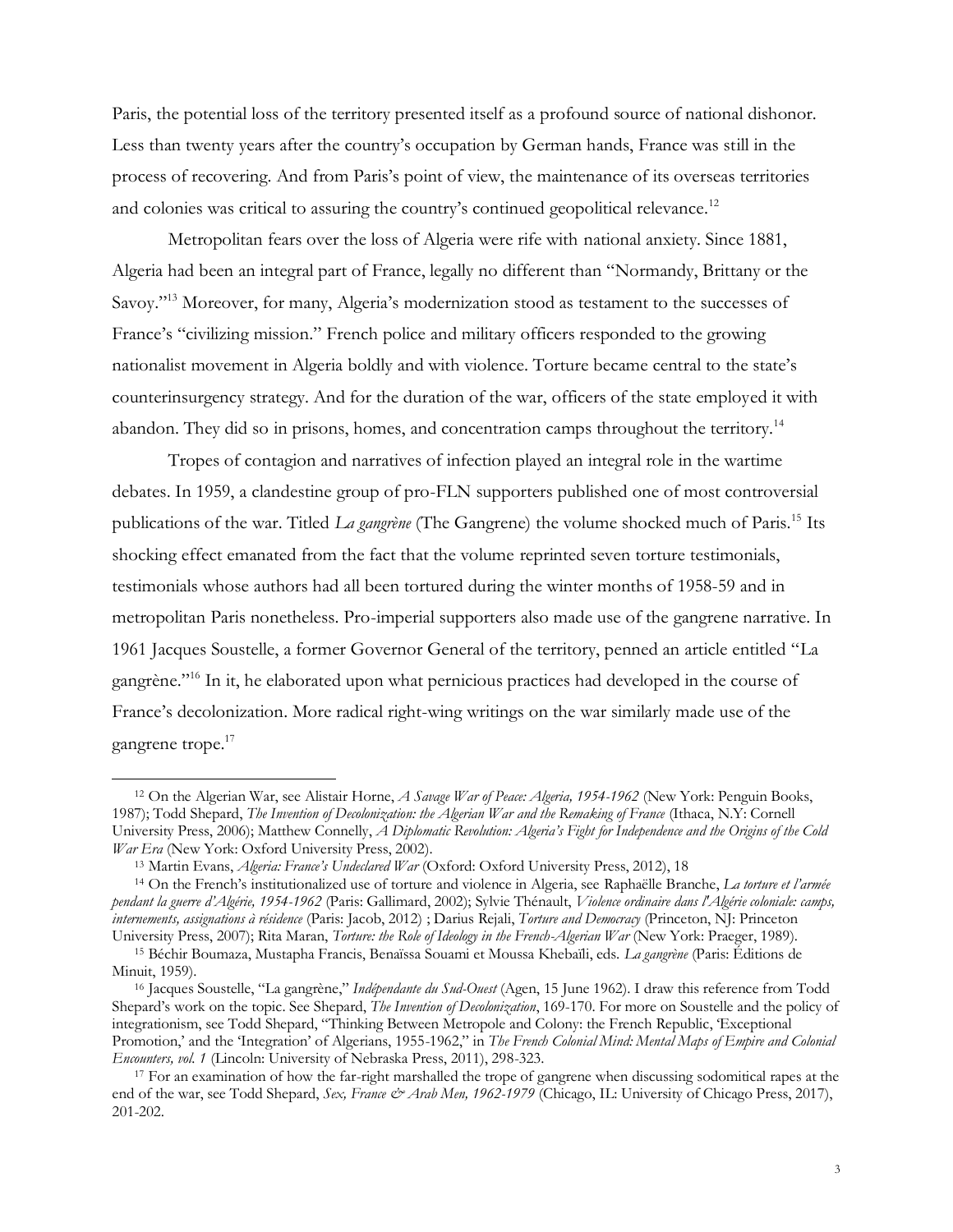In *Illness as Metaphor*, Susan Sontag stresses the political import of our different disease metaphors. The particular disease metaphors we attribute to societal ills – and vice-versa, Sontag argues, are in themselves revelatory. They can show if and how we perceive the source of an infection to be internal to the body or to have emanated from foreign lands.<sup>18</sup> The disease tropes that structured wartime conversations during the Algerian War lend credence to Sontag's provocation. When De Gaulle's Minister of Justice Edmond Michelet took up the topic of torture in 1959, he argued that its appearance represented the invasion of a "Nazi virus." It signified the "after-effects of the Nazi totalitarian pox."<sup>19</sup> Michelet came to this metaphor from the position of trying to distance the state from any accusations of complicity regarding torture's proliferation. A virus metaphor thus served his efforts to do so. For critics of the state's uses of "pacification," such as anti-torture activist Pierre Vidal-Naquet, a cancer metaphor – not that of a virus – proved most helpful. Cancer comes from within. And thus, its metaphoric constructions called attention to how an internal scourge was responsible for France's wartime crimes.

Distinguishing between the different politics that supported activists' uses of a cancer, virus, or infection trope offers one way to analyze these metaphors' political and historical significance.<sup>20</sup> Another way is to consider how both sides of the conflict – that is, both pro-imperial and proindependence – marshalled metaphors of disease. And then, relatedly, to consider how their collective uses of such disease tropes reveals the predominance of three mutually supporting logics – those of race, nation, and empire.

When French military troops first arrived on the shores of Algeria in the 1830s and 1840s, they perceived their work to be in service of the "civilizing mission."<sup>21</sup> A discourse of civilization supported their colonial conquest, as did a narrative which racialized the "colonial world" and presented it to be a source of moral and biological contagion. This practice of perceiving non-European lands as a site of degradation and contamination extends back to the mid-nineteenth

<sup>18</sup> Susan Sontag, *Illness as Metaphor* (New York: Farrar, Straus and Giroux, 1978). Also see Sontag, *AIDS and its Metaphors* (New York: Farrar, Straus and Giroux, 1988).

<sup>19</sup> As quoted in Pierre Vidal-Naquet, *Torture: the Cancer of Democracy*, trans. Barry Richard (Baltimore, M.D.: Penguin Books, 1963), 92. For more on Michelet's wartime career, see Nicholas Lemaitre, "Edmond Michelet, Une Résistance Spirituelle," *Inflexions* 29, no. 2 (2015): 53-64.

<sup>20</sup> For an example of such an approach, see Elizabeth Buettner, *Europe after Empire: Decolonization, Society, and Culture*  (Cambridge: Cambridge University Press, 2016), 151-152.

<sup>21</sup> On France's invasion and occupation of Algeria, see Benjamin Brower, *A Desert Named Peace: The Violence of France's Empire in the Algerian Sahara, 1844-1902* (New York: Columbia University Press, 2009); Jennifer Sessions, *By Sword and Plow: France and the Conquest of Algeria* (Ithaca, N.Y.: Cornell University Press, 2011). On the ideology of France's "civilizing mission," see Alice L. Conklin, *A Mission to Civilize: the Republican Idea of Empire in France and West Africa, 1895- 1930* (Stanford, CA: Stanford University Press, 1997).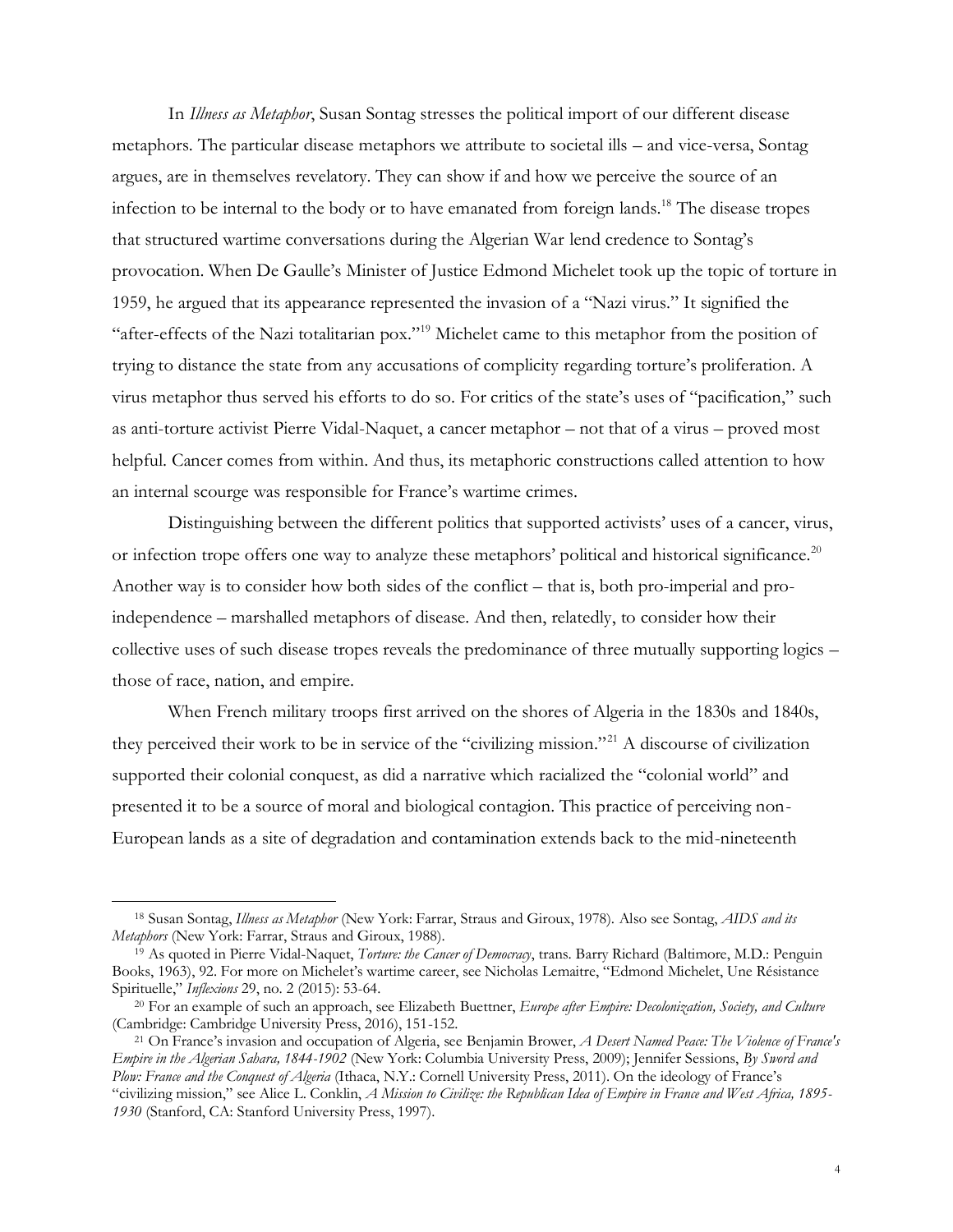century. <sup>22</sup> And the practice persisted through midcentury discussions on the Algerian War. When in 1961 Bâtonnier Rene-William Thorp penned an article the war's violent excesses, he bemoaned France's moral degradation. Affirming this latter point, Thorp marshalled the metaphor of gangrene. Moreover, he insisted that this bacterial infection had originated in the colonies.<sup>23</sup> A gangrene, he argued, had passed over the Mediterranean and was now festering in the city of lights. Other observers of France's moral degradation similarly emphasized the Algerian origin of the infection. The Algerian War has "contaminated us," wrote one reader to the editorial board of *France Observateur.*<sup>24</sup> Torture's proliferation signified not only the degradation of France's republican values, but also the country's "Algerianization," Pierre Vidal-Naquet recounted. <sup>25</sup>

Longstanding national narratives also shaped these anxiety-filled discussions over the war. Ever since the Franco-Prussian War of 1870, Germany has held a position of note within France's cultural and political imagination. Fin-de-siècle observers worried over their country's decline by way of comparing France's infirmity to Germany's relative strength.<sup>26</sup> During the Great War, this comparative practice came to encompass discussions revolving around visions of German barbarity.<sup>27</sup> In face of the crimes the 1930s and 1940s, commentators incorporated the adjectival descriptor of "Nazi" within such reflections. And this comparative tradition continued into the midcentury. In March 1959, Edmond Michelet mobilized the metaphor of a "Nazi virus." He was one of the most well-known proponents of such spectral proclamations. But he was not the only one. Notable figures such as François Mauriac, Jean-Marie Domenach, Charlotte Delbo, Henri-Pierre Simon, and Laurent Schwartz joined him.<sup>28</sup> All five, at some point during the war, asserted the connections and resemblances between French and Nazi violence.

<sup>23</sup> Réné William Thorp, "Répression Raciste et Solidarité Française," *France-Observateur* 604, 30 November 1961, 24.

<sup>22</sup> For works that examine how anxieties over infection, contagion, and civility shaped British and French experiences of imperialism, see David M. Pomfret, *Youth and Empire: Trans-colonial Childhoods in British and French Asia*  (Stanford: Stanford University Press, 2016); Marie-Paule Ha, *French Women and the Empire: the Case of Indochina* (Oxford: Oxford University Press, 2014); Ann Laura Stoler, *Carnal Knowledge and Imperial Power: Race and the Intimate in Colonial Rule* (Berkeley: University of California Press, 2010); Alison Bashford and Claire Hooker, eds. *Contagion: Historical and Cultural Studies* (London: Routledge, 2001).

<sup>24</sup> See section "Nos Lectures Écrivent," under the header 'La gangrène nous a tous contaminés,' *France-Observateur*  641, 16 August 1962, 2.

<sup>25</sup> Vidal-Naquet, *Torture,* 107-119.

<sup>26</sup> On fin-de-siècle anxieties circulating around conceptions of French decadence and German vigor and the uses of pathological tropes therein, see Robert Nye, *Crime, Madness, and Politics in Modern France: the Medical Concept of Decline*  (Princeton, NJ: Princeton University Press, 1984), 132-170.

<sup>27</sup> James Morgan Read, *Atrocity Propaganda, 1914-1919* (New Haven, CT: Yale University Press, 1941); Ruth Harris, "The Child of the Barbarian: Rape, Race and Nationalism in France During the Nineteenth Century," *Past & Present* 141, no. 1 (1993): 170–206.

<sup>28</sup> François Mauriac, "La Question," *L'Express* 65, 15 January 1955, 15; Jean-Marie Domenach, "Propositions raisonnables," *Esprit* 250, no. 5 (May 1957); Pierre-Henri Simon, *Contre la torture* (Paris: Éditions du Seuil, 1957);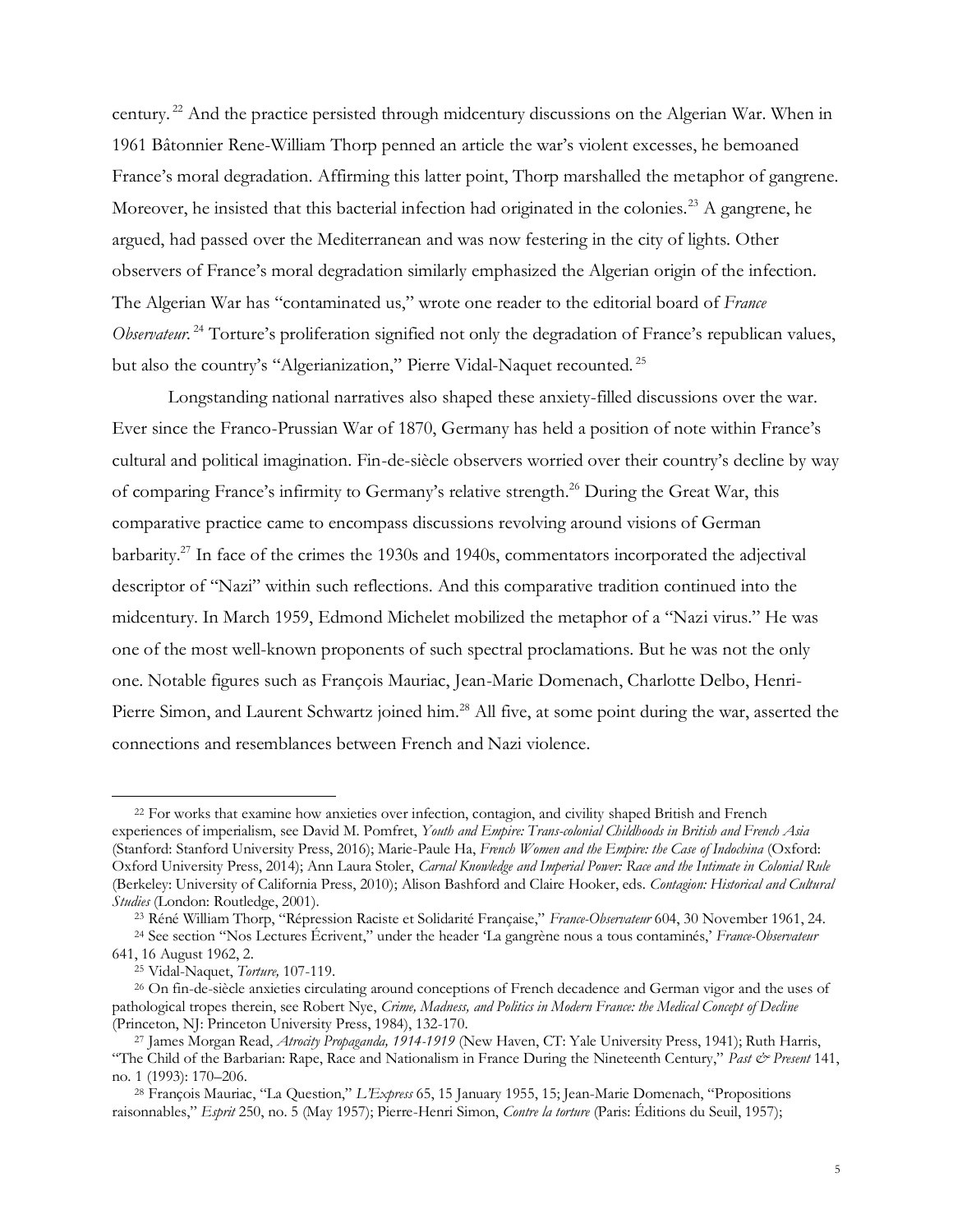Behind each of these discussions – on contagion, torture, and the Algerian War – stood a collective reflection over France's imperial pasts and soon to be post-imperial futures. Since the beginning of France's imperial project in the mid-nineteenth century, two competing visions had defined contemporaries' perceptions of France's imperial expansion. The first rallied behind a secular vision of French republicanism. It proposed that France's colonial conquest signified the diffusion of a certain set of secular republican values – values which the Revolution of 1789 codified and which were embodied in the tripartite motto "*Liberté, Égalité, Fraternité*."<sup>29</sup> The second vision gave lip service to the Empire's republican spirit, but remained more closely attuned to colonialism's uses with respect to the diffusion of a set of European and frequently Christian ideals.<sup>30</sup> Wartime debates over the Algerian events cast into question the legitimacy of both views. Pro-independence observers lamented the war's cost with respect to the denigration of the country's republican values. Pro-imperial proponents, in contrast, dwelled upon the loss of a European – and thus civilizing – force in North Africa. Participants of both conversations mobilized metaphors of disease.

## **Frames, Continuity, and a Question**

Today, our discussions on disease and contagion have much less to do with empire and the problem of torture and much more do with Covid-19 and with the perils of globalization. Nevertheless, in looking back upon this little-known chapter within the Cold War history of Holocaust memory, we can proffer two salient observations and one polemical query.<sup>31</sup>

Charlotte Delbo, *Les Belles Lettres* (Paris: Les Éditions de Minuit, 1961); Laurent Schwartz, "Le problème de la torture dans la France d'aujourd'hui," *Les Cahiers de la République* 38 (November 1961), 17-31.

<sup>29</sup> On this republican view of the civilizing mission and the contradictions therein, see Conklin, *A Mission to Civilize*; Gary Wilder, *The French Imperial Nation-State: Negritude & Colonial Humanism Between the Two World Wars* (Chicago: University of Chicago Press, 2005); J.P. Daughton, *An Empire Divided: Religion, Republicanism and the Making of French Colonialism, 1880-1914* (New York: Oxford University Press, 2006).

<sup>30</sup> For works that consider how France's civilizing mission related to the diffusion of a certain set of European-Christian ideals, see Kyle Francis, "Catholic Missionaries in Colonial Algeria: Faith, Foreigners, and France's Other Civilizing Mission, 1848-1883," *French Historical Studies* 39, no. 4 (2016): 685-715; Bradley Rainbow, "The Soul of Empire: Missionaries of Africa in Colonial Algeria, 1919-1939," PhD diss., University of Chicago (2005).

<sup>31</sup> While I do not fully develop this point in this article, references to Nazi crimes held a central role within metropolitan discussions over the war's brutalities. "Your Gestapo in Algeria!" was one of the most circulated articles on torture. A volume title *Nuremberg for Algeria!* Also saw broad diffusion within political circles of the left. Notably, most wartime references to the Third Reich focused on a vision of Nazi aggression in general and not on Jewish suffering in particular. Of course, this is not to say that references to the Nazi genocide of Europe's Jews were entirely absent from wartime discussions. For instance, when Laurent Schwartz, a leading member of the anti-torture fight, offered an address on torture in 1961, he compared France's use of torture to German anti-Semitism. Nonetheless, this example notwithstanding, wartime references to the history and memory of the Third Reich largely support the scholarly consensus which perceives the late 1950s and early 1960s as a moment which predated the so-called "rise of Holocaust memory" in the 1970s. For wartime examples, see Claude Bourdet, "Votre Gestapo d'Algérie," *France-Observateur* 244, 13 January 1955, 6-7; Jacques Vergès, *Nuremberg pours l'Algérie!* (Paris: Maspero, 1961); Laurent Schwartz, "Le problème de la torture dans la France d'aujourd'hui," *Les Cahiers de la République* 38 (November 1961), 17-31. For examinations of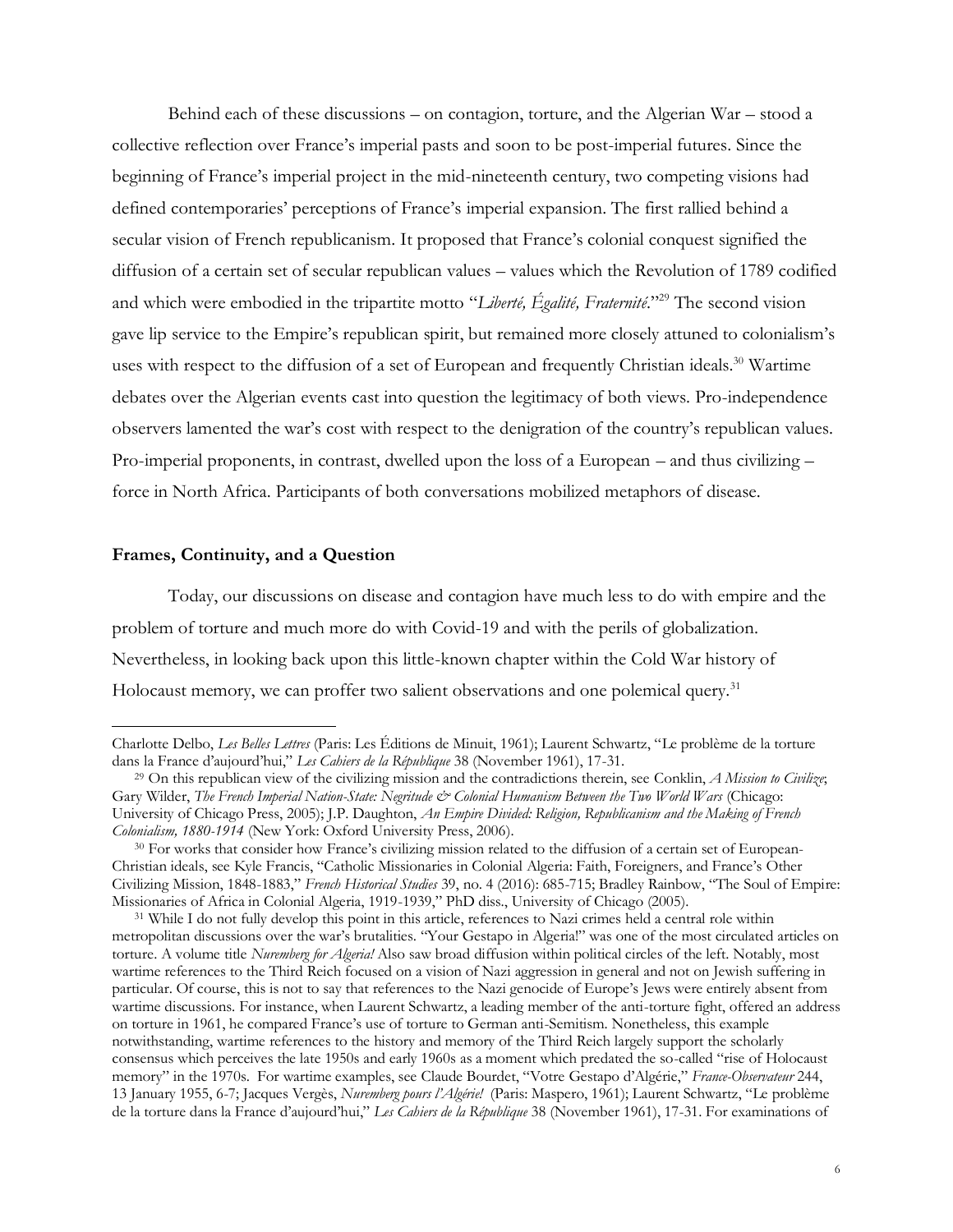The first observation relates to which national and ideological narratives structure our current talks on Covid-19. In 1960s France, long-standing narratives regarding France's civilizational and national supremacy – as compared to Algerian backwardness or German barbarity – informed how contemporaries mobilized a cancer, virus, or gangrene metaphor. In 2020, we are similarly confronted by such ideologically-motivated metaphoric constructions. President Trump declares a "Chinese virus" is descending upon us. Others suggest that the real threat is a "Communist Coronavirus."<sup>32</sup> Both insist upon the foreignness of the disease. And both participate in reifying a view of history, in which America's exceptionalism is grounded in its white and democratic constitution.<sup>33</sup>

The second insight returns us to the question of continuity. When anti-torture activists emphasized the Algerian origins of France's gangrenization, their remarks drew upon longstanding assumptions, which presented Algeria to be exotic and foreign – as a place where transgressive behaviors would find fecund terrain to develop. In 1979, Edward Said called our attention to the political structures which underlie such discursive practices. He argued that the rhetorical traditions which Europeans mobilize to describe the "Orient" are themselves politically meaningful and a locus of power.<sup>34</sup> Midcentury critics of torture, who marshalled the threat of gangrene or the trope cancer, certainly did not perceive their work as participating in this Orientalizing tradition. But, questions of intent put aside, by propagating various myths of contagion their activism did bolster the imperialist ideologies from which these narratives of disease originally sprung.<sup>35</sup>

A similar story of continuity could be told with respect to how narratives of Asian Otherness have operated within American history and self-presentations. The first wave of sustained Chinese immigration to the U.S. came in the mid-nineteenth century.<sup>36</sup> The racialization of Asian identity

the rising tide of Holocaust memory and the import of the 1970s, see Henry Rousso, *Le Syndrome de Vichy: de 1944 à nos jours* (Paris: Éditions du Seuil, 1990); Peter Novick, *The Holocaust in American Life* (Boston: Houghton Mifflin, 1999); Eleanor Davey, *Idealism beyond Borders: the French Revolutionary Left and the Rise of Humanitarianism, 1954-1988* (Cambridge: Cambridge University Press, 2015).

<sup>32</sup> Daniel Henninger, "A Communist Coronavirus," *[The Wall Street Journal,](https://www.wsj.com/articles/a-communist-coronavirus-11580341911)* 29 January 2020.

<sup>33</sup> On what role whiteness has played in defining American identity and history, see Matthew Frye Jacobson, *Whiteness of a Different Color: European Immigrants and the Alchemy of Race* (Cambridge, MA: Harvard University Press, 1998); Ian Haney López, *White by Law: the Legal Construction of Race* (New York: New York University Press, 2006); Alexander Saxton, *The Rise and Fall of the White Republic: Class Politics and Mass Culture in Nineteenth-Century America* (New York: Verso, 1990).

<sup>34</sup> Edward W. Said, *Orientalism* (New York: Pantheon Books, 1978).

<sup>35</sup> For more on the exoticization of Algeria, see Sage Goellner, *French Orientalist Literature in Algeria, 1845-1884: Colonial Hauntings* (Lanham, MD: Lexington Books, 2018). On how French colonial law handled Algerian difference, see Judith Surkis, *Sex, Law, and Sovereignty in French Algeria, 1830–1930* (Ithaca, NY: Cornell University Press, 2019).

<sup>36</sup> On the history of Chinese immigration and exclusion in the United States, see Erika Lee, *At America's Gates: Chinese Immigration curing the Exclusion Era* (Chapel Hill: University of North Carolina Press, 2003); Charles J. McClain, *In Search of*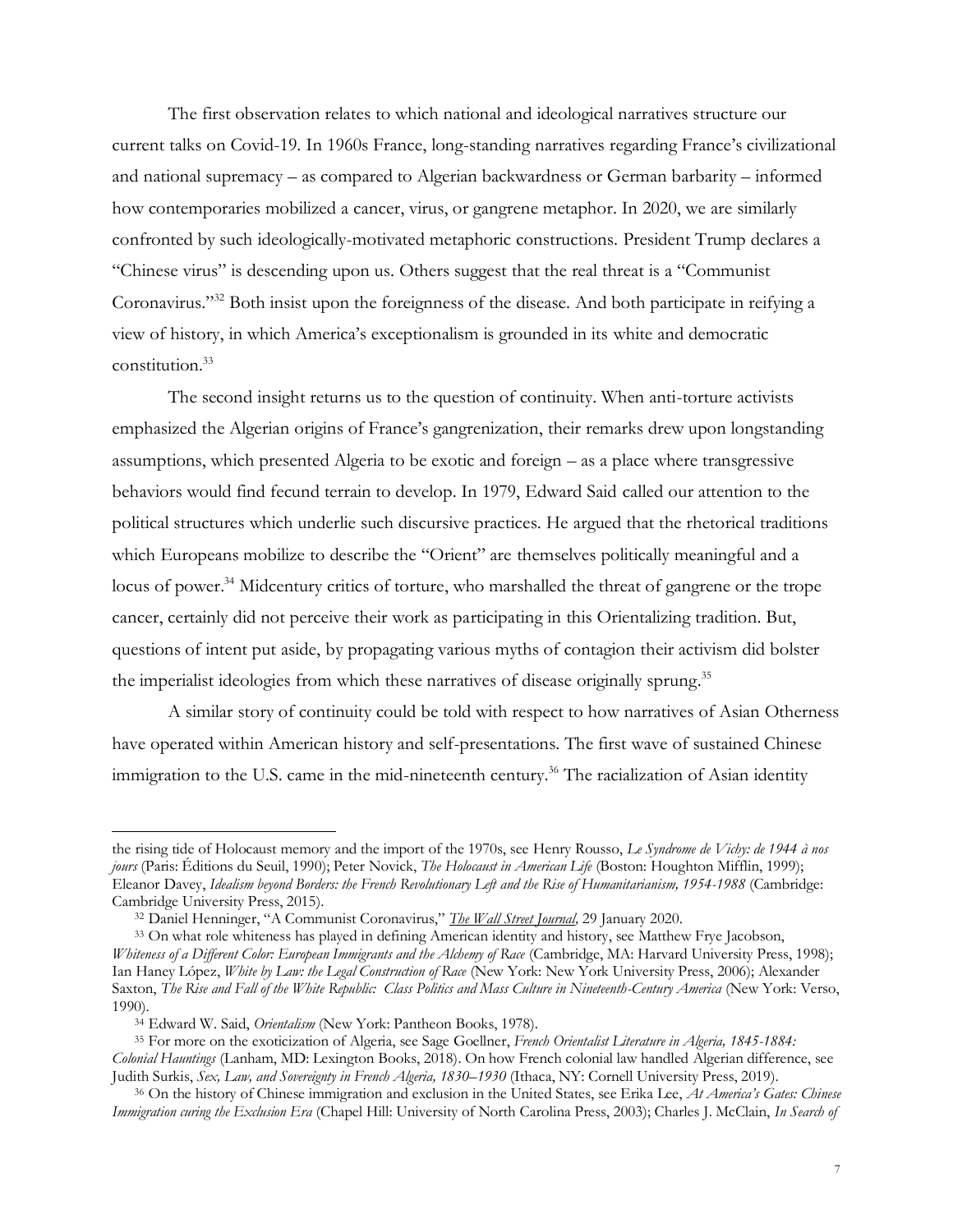developed soon after. White residents and laborers frequently employed the racial epithet of a "coolie" to describe their new neighbors; remarks over the uncleanliness of their living conditions often followed. During the Cold War, fears of a Communist invasion were grafted onto anxieties over the enduring "yellow peril."<sup>37</sup> And Trump's insistence in emphasizing Coronavirus's Chinese origins extends this rhetorical tradition into our contemporary moment. As a pathogen, Coronavirus did originate in Wuhan, China. Yet, the threat of the "Chinese virus" only resonates among the American because of this longer history. These exclusionary rhetorics have long defined American identity, with the menace of an Asian invasion standing as one example of many.

And finally, we come to our polemical query – one which few participants in recent debates have dared to voice: the question of whether these metaphors of contagion and tropes of disease can be mobilized for the greater good, with the goal of building a more egalitarian and just future in mind. By returning to the disease metaphors that proliferated during the Algerian War, we encounter the Janus-faced nature that defines the diffusion of these disease tropes. Narratives of contamination and contagion can certainly reify nativist and racist assumptions, like they are doing in Trump's world today. But they also support citizens in their efforts to describe what injurious practices they wish to banish and work against. When Pierre Vidal-Naquet, Laurent Schwartz, or René-William Thorp invoked the trope of a gangrene or a cancer, they did so in an effort to heed their audience and readers to action. They wanted to insist that the rule of law in France was worthy of a robust defense. Certainly, their uses of such contamination narratives or disease tropes pose their own complexities. But in face of today's political vitriol, it is worth remembering what ideals animated their metaphoric provocations. Following the Holocaust and in face of decolonization's violent excesses, they committed themselves to working towards a more just and less-racialized future. We should perceive our current endeavor – of discussing, challenging, and defending various tropes of contagion – as serving a similar purpose.

## **Holocaust Memory and the Age of Covid-19**

Over the last month, we have seen a number of historians, sociologists, and cultural critics weigh in on Trump's nativist remarks. Collectively, their scholarship serves as a resource from which we can draw upon amidst our global confusion and isolation. Historians of the Holocaust have been

*Equality: Chinese Struggle Against Discrimination in Nineteenth Century-American* (Berkeley: University of California Press, 1994).

<sup>37</sup> For an example of how a Communist threat worked in conjunction with fears of a "yellow peril,", see Dan Gilbert, "Why the Yellow Peril Has Turned Red!" (1951), in *Yellow Peril! An Archive of Anti-Asian Fear*, eds. John Kuo Wei Tchen and Dylan Yeats (London: Verso, 2014), 298-301.